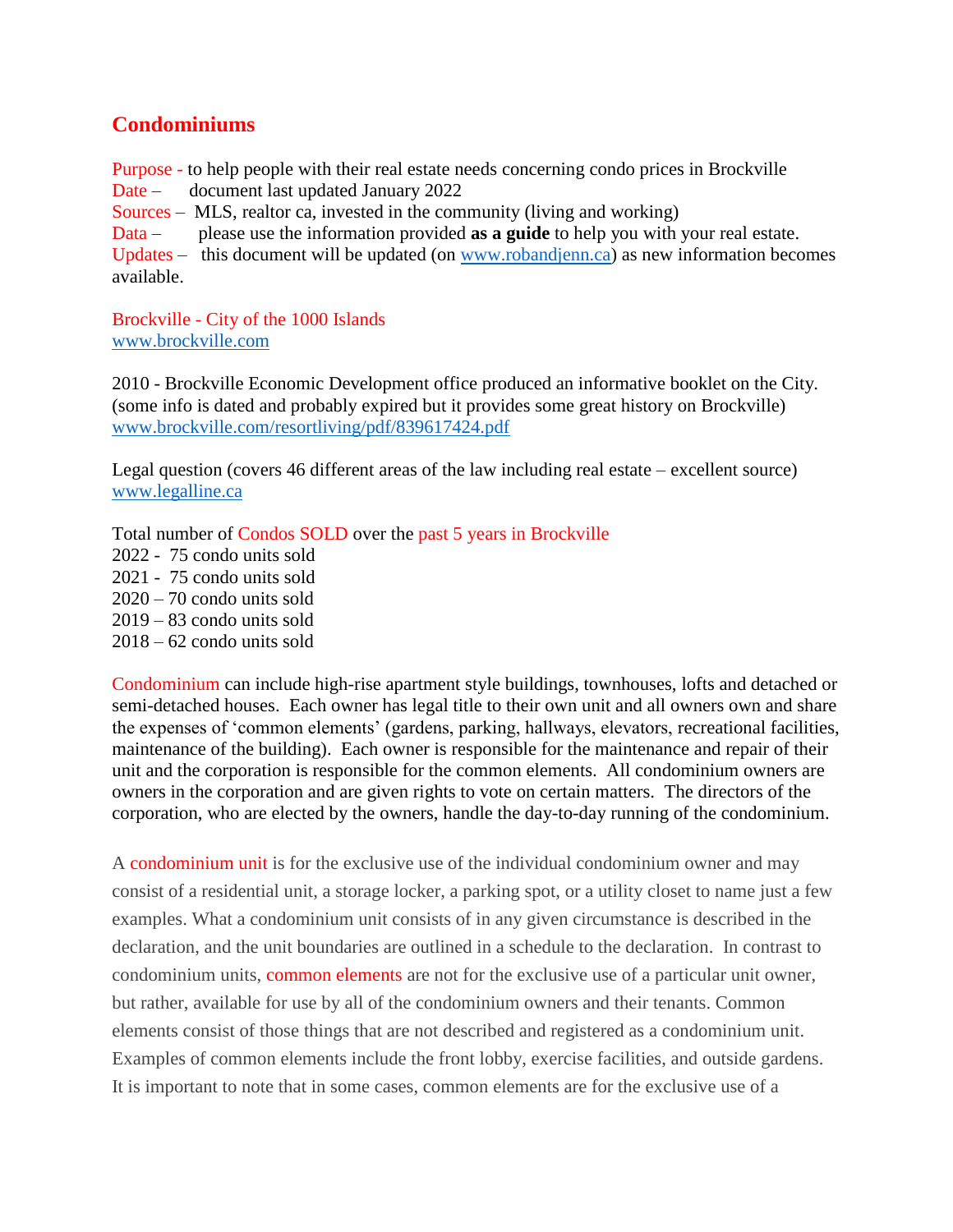particular unit owner. These elements are called *exclusive use common elements*. For example, a balcony to a condominium unit may or may not be part of the actual unit.

Condominium owners pay for the upkeep of the common elements through maintenance fees known as common expenses. Common expenses are sometimes shared equally by all of the owners, while in other buildings the fees are calculated on a percentage basis, (pro -rated so that someone who owns a larger unit will pay a higher percentage of the common expenses). Amenities –by definition, a desirable or useful feature or facility of a building or place. Heating is regarded as a basic amenity BUT many condos at the expense of the condo owner.

Status Certificate – contains basic, essential and financial status about a particular unit and the condo corporation. (condo declaration, by-laws, budget, reserve fund, insurance, management contract, rules, minutes of the last annual general meeting, and any lawsuit involving the corporation.

Reserve Fund – as named – should have sufficient funds to cover ongoing maintenance and repair of the condominium's major capital items.

#### Declaration, description, and the condominium corporation

New condominiums are legally created once two documents are registered. These are the description and the declaration. The description consists of building plans and a property survey. The declaration is the equivalent of a constitution of the condominium corporation. It sets things such as the definition of units and common elements, outlines the division of ownership of each, and outlines how much each unit owner must pay in monthly condo fees.

In addition to these two documents, condominiums also have by-laws and rules. By-laws deal with matters such as the duties and powers of the board of directors of the condominium, collection of common expenses, and how meetings are conducted. Rules cover the everyday rights and obligations of the residents and owners of the condominium, including such issues as the ownership of pets, and what documents owners must file if they want to rent their unit.

Each condominium development becomes a condominium corporation when the declaration and description are registered. All condominium owners are owners in the corporation and are given rights to vote on certain matters. The directors of the corporation, who are elected by the owners, handle the day-to-day running of the condominium.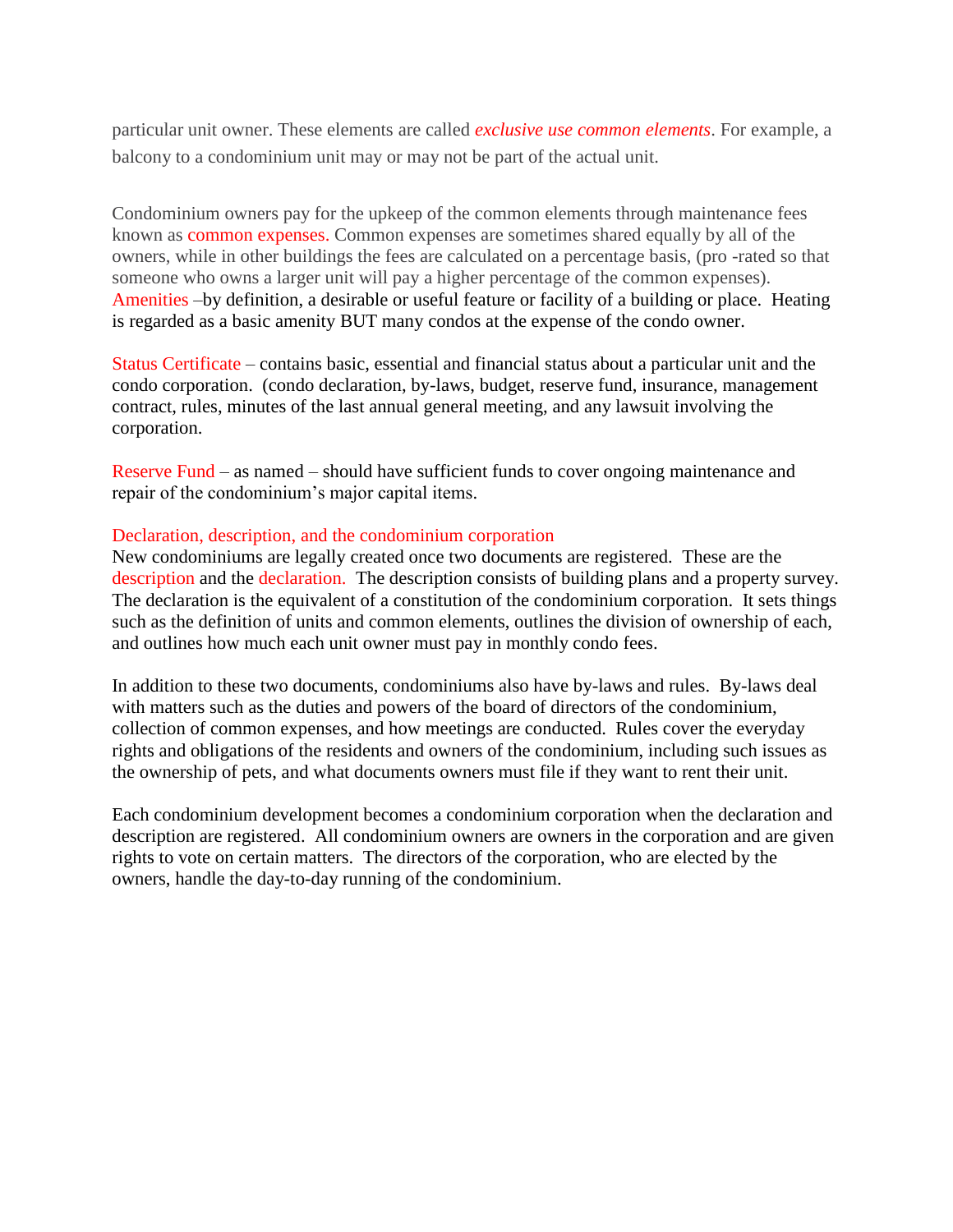PM - Property Management Companies in Brockville and the Surrounding Area (property management as known to the author at time of this report)

Alwington Communities Property Management 310 Bagot Street, Kingston, E – [hello@alwington.com](mailto:hello@alwington.com)  $T - 613.777.1676$ 

ARAC Property Management Inc.  $T - 1 - 866.271.8183$ [www.arcapm.com](http://www.arcapm.com/) (Ottawa, Kingston, Brockville)

Bendale Propety Management (919 Sydenham Road, Kingston)  $T - 613.531.1336$  $E - info@bendale.ca$ www.bendale.ca

Cogir Real Estate (head office - Whitby  $T - 613.342.6439$ E – info@toronto.cogir.net [www.cogir.net](http://www.cogir.net/)

DMS Property Management Ltd (head office – Toronto)  $T - 613.342.8833$ [www.dmsproperty.com](http://www.dmsproperty.com/)

Eastern Ontario Property Management Group (26 Broad St. Brockville)  $T - 613.918.0145$ E – [leasing@eopmg.com](mailto:leasing@eopmg.com)

Evolution Property Management (Brockville) 613.246.4077 E – [office@evolutionpm.ca](mailto:office@evolutionpm.ca) www.evolutionpm.ca

River City Property Management (135 Suite #202 Ormond St. Brockville)  $T - 613.498.1598$ E – [crichards@rivercityproperty.ca](mailto:crichards@rivercityproperty.ca) [www.rivercityproperty.ca](http://www.rivercityproperty.ca/)

Realstar t- 613.345.2002 e – info@realstar.ca [www.realstar.ca](http://www.realstar.ca/)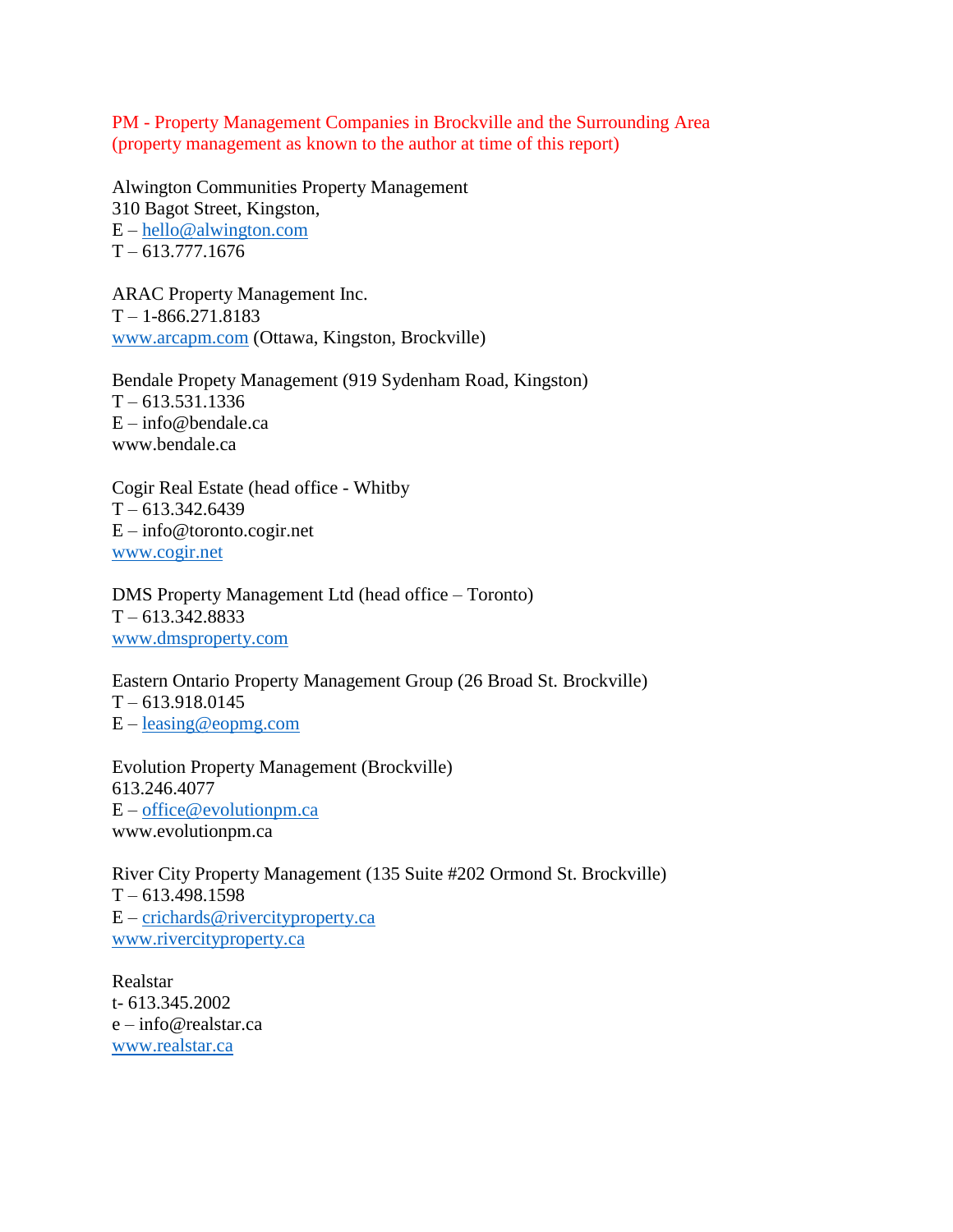Sheridan Green Townhomes  $T - 613.498.2129$  $E$  – [sheridangreen@thesilvergroup.ca](mailto:sheridangreen@thesilvergroup.ca) [www.thesilvergroup.ca](http://www.thesilvergroup.ca/) Condo Fees – noted whether all are the (same) or the (average) of the fees Some notable features – comments in general noted about the condo(s) and/or location

# **South Area (south of the train tracks to the St. Lawrence River)**

## **County Club Place K6V-6T5 to 6T8**

PM - Bendale Propety Management (919 Sydenham Road, Kingston) Leeds Condo Corporation # 16 Condo declaration date – Sept  $14<sup>th</sup>$ , 1989 54 Condos Some notable features On a 5-acre treed setting, due South of the Brockville County Club/Curing Rink and on the St.

Lawrence River. 12 townhouses, in traditionally designed Georgian townhouses. Adult oriented community with tennis courts and in-ground pool. 8-inch insulated blocks between condos, forced gas heating and central air. Direct access to a single car garage, 3 bedrooms and 2 plus bathrooms. 12 buildings in total and 2 of them have direct views of the St. Lawrence River. Sales History

2019 – 1 condo sold for \$242,500 – condo fees \$485

2020 – 4 condos sold – average sale price of \$317,375 and condo fees of \$543 (same fee)

2021 – 3 condos sold – average sale price of \$496,000 and condo fees of \$554

2022 – sales recorded at this end of this document.

# **The Harbourview**

# 3 Apple St., Brockville, K6V-4X5

PM – Alwington Communties Prope Mgt (613.777.1676). www.alwington.com Live in Superintendent – Roger Hodgkinson T 613.345.5314 email – rhodkinson@bell.net Leeds Condo Corporation # 4

Condo declaration date – August  $28<sup>th</sup>$ , 1981

77 condos

Some notable features

Built in the early 1980s – high-rise building with river views and balconies. Conveniently located by the riverfront parks, walking trails, restaurants. Common and exercise room, heated inground pool, 2 elevators and security building. Non-smoking building, no pets, shared laundry room, electric baseboard heat. Smart card laundry. Parking indoor - \$700 plus / year and parking outdoors - \$300 plus / year

Sales History

2019 – 3 condos sold – average sale price of \$233,000 and average condo fees \$394 / month

2020 – 3 condos sold – average sale price of \$283,300 and average condo fees \$416 / month

2021 – 8 condos sold – average sale price of \$269,000 and average condo fees \$431/month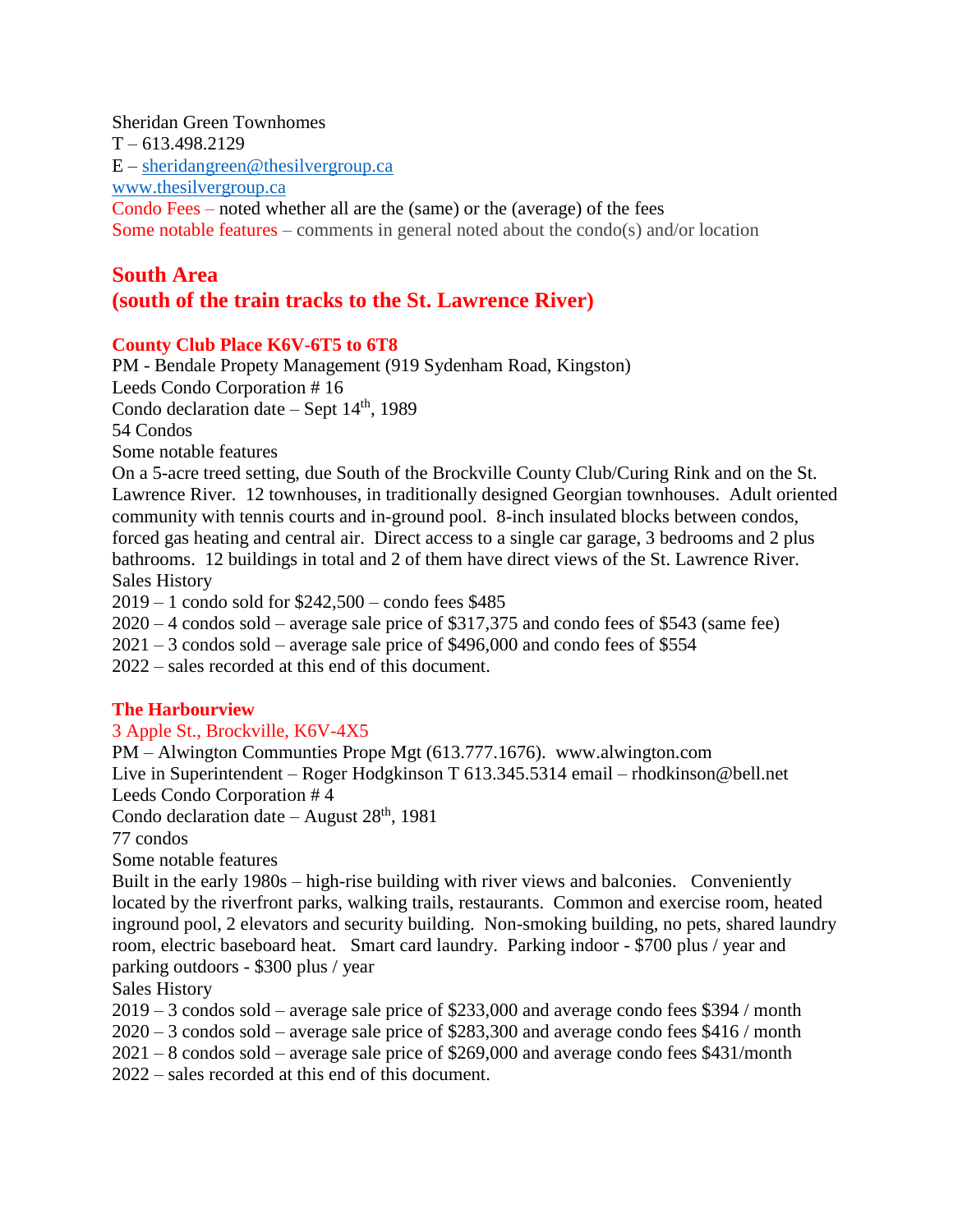#### **The Boardwalk**

11 Broad St. Brockville, K6V-4T5

PM - Eastern Ontario Property Management Group (26 Broad St., Brockville)

Leeds Condo Corporation # 18

Condo registration declaration date – February 12/1990

24 residential condos

24 commercial conds

Some notable features

Built in 1987 and located in the Brockville Harbour with 9 floors - Inside parking, storage locker, party room and exercise room. Central heating/air conditioning done by heat pump and back up electric baseboards.

Sales History

2019 – 3 condos sold – average sale price of \$468,000 – average condo fee of \$972 / month

2020 – 2 condos sold – average sale price of \$428,000 – condo fee was \$1071 / month (same fee)

2021 – 1 condo sold - \$529,000 and condo fee 1,126/month

2022 – sales recorded at this end of this document.

# **Tall Ships Landing Condo**

#### 15 St. Andrew St., Brockville, K6V-5S9

PM - Eastern Ontario Property Management Group (26 Broad St., Brockville)

Two Condos on Geowarehouse

Leeds Condo Corporation # 41

Condo Registration declaration date – December  $9<sup>th</sup> 2014$ 

Leeds Condo Corporation #42 (Parking)

Condo registration declaration date  $-$  June 30<sup>th</sup> 2015

88 residential condos

Some notable features

Built in 2015, a 21-storey building in a resort-style setting on the historic St. Lawrence River in the heart of the 1000 Islands. Private marina, clubhouse, fitness centre, restaurant, vacation cottage-iniums and guest rooms and host to the 1000 Islands Ontario's Aquatarium.

[www.tallshipslanding.com](http://www.tallshipslanding.com/) – telephone for the Tall Ships 613.498.7245

Sales History

2019 – 4 re-sale condos sold, average \$550,000 average condo fee \$773 / month

2020 – 3 re-sale condos sold, average \$540,000 average condo fee \$750 / month

2021 – 5 re-sale condos sold, average \$619,000 average condo fee \$830 / month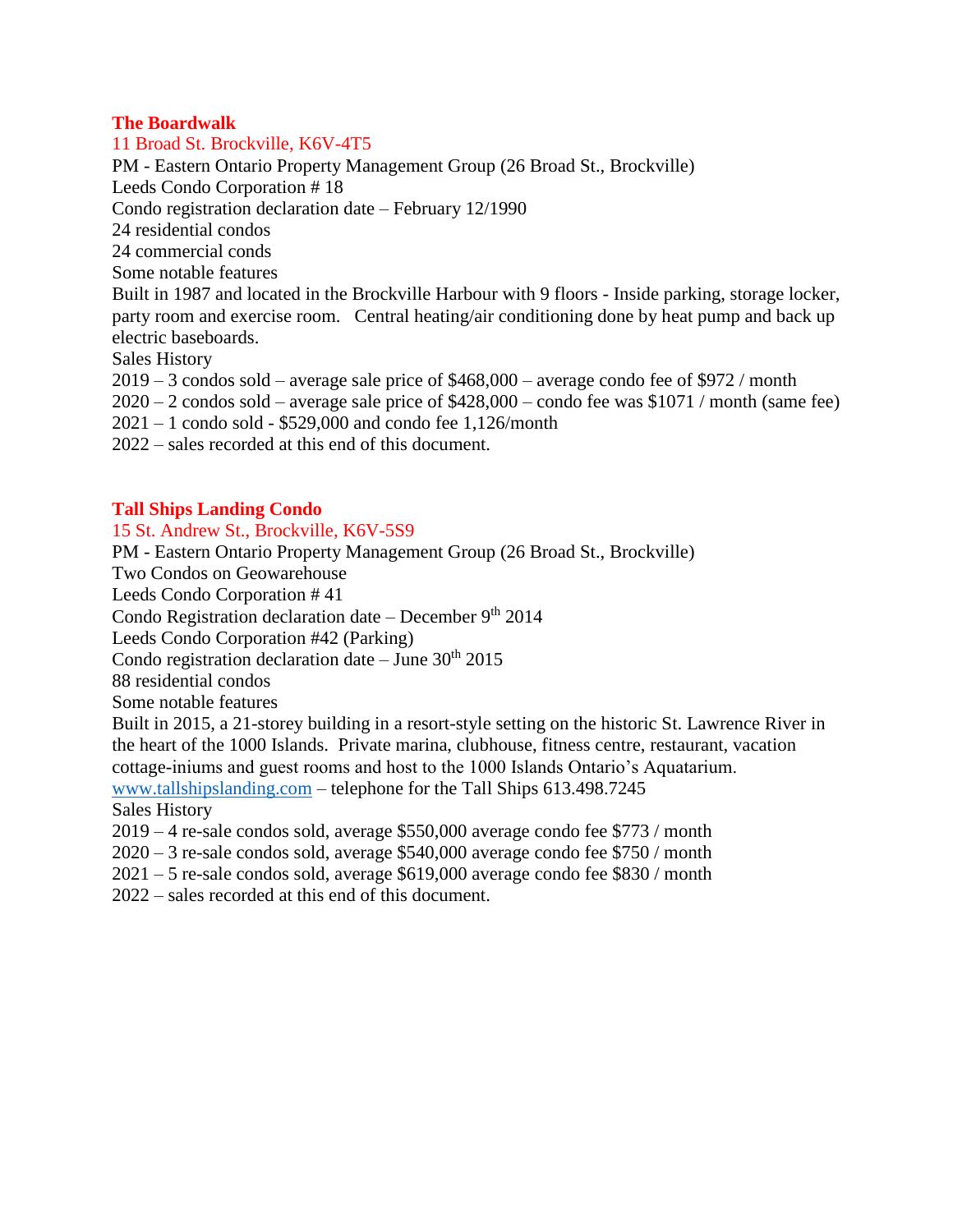## **Ashley Estates**

235 King St East Brockville, K6V-1C8 PM - Self-Managed Leeds Condo Corporation # 23 Condo Registration declaration date – December  $19<sup>th</sup>$ , 1990 26 Condos Some notable features Built in 1991, out-door parking, storage locker, in-unit laundry, smoke and pet free, elevator, sewer/water included, no balconies, 4 storey apartment building. Sales History 2019 – 5 condos sold, average \$192,000 average condo fees \$386 / month 2020 – 2 condos sold, average \$199,000 average condo fees \$ 297 / month  $2021 - 4$  condos sold, average \$ 256,000 average condo fees \$411 / month 2022 – sales recorded at this end of this document.

**The Executive**

# 55 Water St East Brockville, K6V-1A3

PM - Evolution Property Management (Brockville)

Leeds Condo Corporation #3

Condo Registration declaration date – Feb  $6<sup>th</sup>$ , 1979

81 condos

Some notable features

Built in the late 1970s - high rise apartment building on the St. Lawrence River. Underground parking, guest suite, indoor gym/exercise area, heated outdoor salt-water pool, squash court. pet restrictions.

Sales History

2019 – 1 condo sold at \$415,000 – condo fee \$447 / month

 $2020 - 4$  condos sold average  $$456,250 - average$  condo fees  $$606 / month$ 

 $2021 - 4$  condos sold average \$600,000 – average condo fees \$648 / month

2022 – sales recorded at this end of this document

#### **167 Pearl St East Brockville, K6V-1R5**

PM - River City Property Management (135 suite 202 Ormond St Brockville) Leeds Condo Corporation #24 Condo Registration declaration date – May  $1<sup>st</sup>$ , 1991 12 condos Some notable features Built in 1961, 3 storey building, in-suite laundry, elevator, storage locker, heat Sales history Only one unit sold the past 3 years - \$167,900 condo fee \$460 / month 2022 – sales recorded at this end of this document.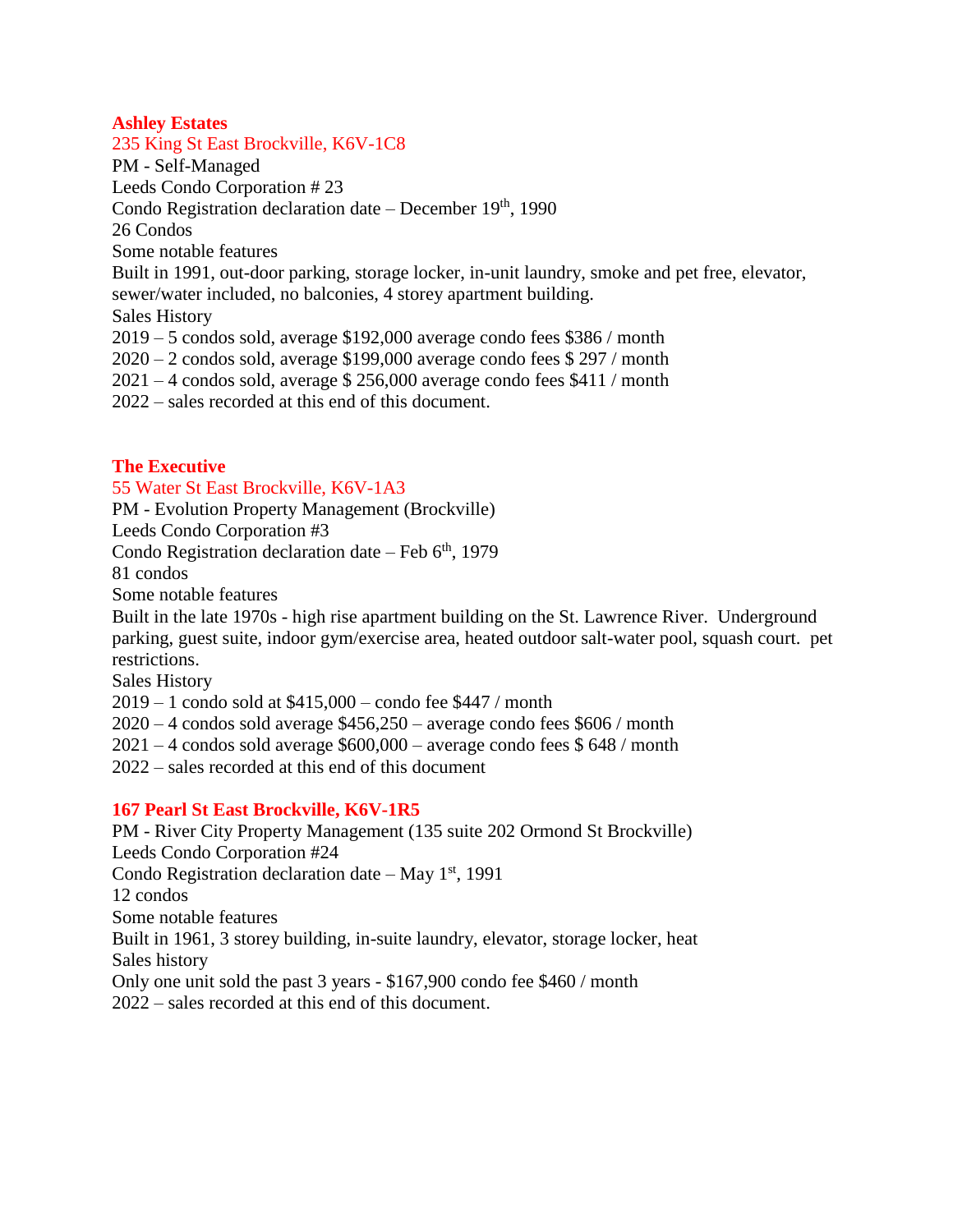## **Four Winds**

109 King St. East Brockville, K6V-1B8 PM - River City Property Management (135 suite 202 Ormond St Brockville) Leeds Condo Corporation # Condo Registration declaration date – ?? condos Some notable features Built in 1966, 8 floors, 2 elevators, same floor laundry, common area party room, exercise room, sauna, outdoor heated pool, locker area, non-smoking. Sales History 2019 – 3 condos sold, average \$ 242,000 – condo fee \$ 369 / month (average) 2020 – 8 condos sold, average \$ 231,500 – condo fee \$ 375 / month (average)  $2021 - 5$  condos sold, average  $$260,000$  – average condo fee  $$345/m$ onth 2022 – sales recorded at this end of this document.

## **CENTRE Area of BROCKVILLE**

#### **(south of highway #401 and north of the train tracks)**

#### **The Braesides**

2 Charlotte Place, Brockville. K6V-6T4 6 Charlotte Place, Brockville, K6V-6S9

14 Charlotte Place, Brockville. K6V-6T2

PM - River City Property Management (135 suite 202 Ormond St Brockville) Leeds Condo Corporation # 10, # 11 and # 15 Condo Registration declaration date – Sept '88, Nov '88 and July '89 24 condos in each building Some notable features Built in 1989, 3 buildings at 4 storeys in height. Combining all 3 buildings for sold numbers Buildings have balconies and water/sewer included in condo fees. Sales History 2019 – 10 condos sold – average sale price of \$122,000 – average condo fee \$339 / month  $2020 - 10$  condos sold – average sale price of \$127,000 – average condo fee \$362 2021 – 5 condos sold – average sale price of \$180,000 – average condo fee \$390 2022 – sales recorded at this end of this document.

#### **27 Aldershot, Brockville, K6V-2P7**

PM - River City Property Management (135 suite 202 Ormond St Brockville) Leeds Condo Corporation # 12 Condo Registration declaration date  $-$  Dec  $21<sup>st</sup> - 1988$ Some notable features 5 townhouses generally with 3 bedrooms. Sales History 2019 – 4 condos sold average \$ 165,430 condo fee \$232 / month average 2020 – 5 condos sold average \$ 214,980 condo fee \$ 276 / month average 2021 – 1 condo sold \$407,000, condo fee \$326 / month 2022 – sales recorded at this end of this document.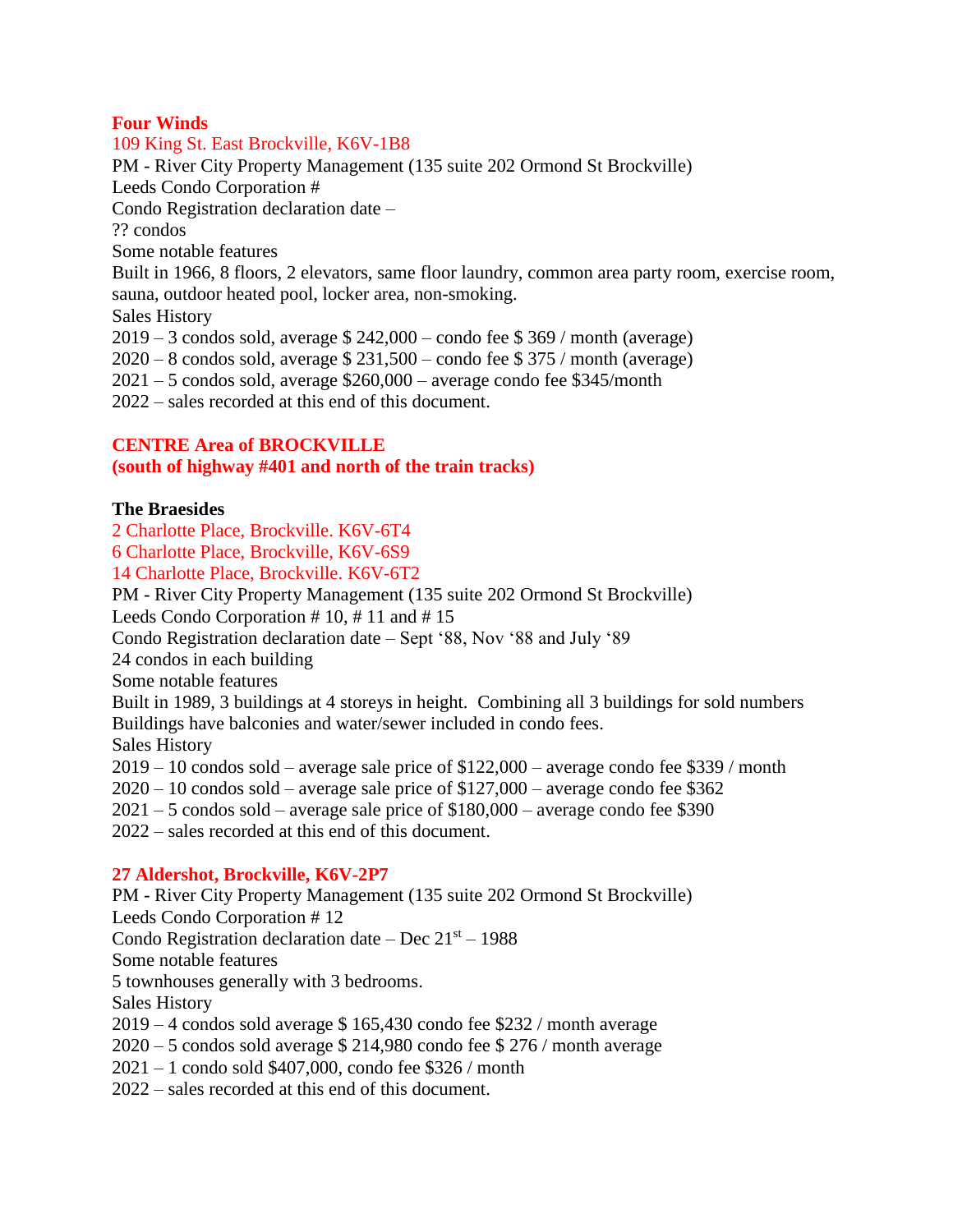## **274 Ormond St. Brockville K6V-6Z7**

PM - River City Property Management (135 suite 202 Ormond St Brockville) Leeds Condo Corporation # 20 Condo Registration declaration date – Dec  $7<sup>th</sup>$ , 1990 39 condos Some notable features Built in 1992 – 4 storey building, elevator, non-smoking, in-suite laundry. Located north of the Central Ave Quickie Store (Central Park Square) 2020 – Elevator was replaced Sales History  $2019 - 2$  condos sold average \$ 168,500 – condo fee \$324 / month average  $2020 - 2$  condos sold average \$186,500 – condo fee \$307 / month average  $2021 - 4$  condos sold average \$240,000 – condo fee \$325 / month average 2022 – sales recorded at this end of this document.

# **NORTH Area of BROCKVILLE**

**(north of highway #401)**

## **Millwood Manor**

1100 Millwood Ave, Brockville, K6V-6Z3

PM - Eastern Ontario Property Management Group (26 Broad St., Brockville) Leeds Condo Corporation # 17

Condo Registration declaration date –

47 Condos

Some notable features

Built in 1978, non-smoking, elevator, exercise room, shared laundry on each floor, common/party room, located just North of Parkedale Ave.

Pets  $-2$  small pets with a maximum weight of 10 kgs – no nuisance animals Senior Citizens Building – No but the majority of residences are seniors Sales History

2019 … 8 condos sold average \$142,000 – condo fees \$332 /month (same)

2020 …. 3 condos sold average \$ 154,000 – condo fees \$ 346 / month (same)

 $2021 - 7$  condos sold average \$201,000 – condo fees \$355 / month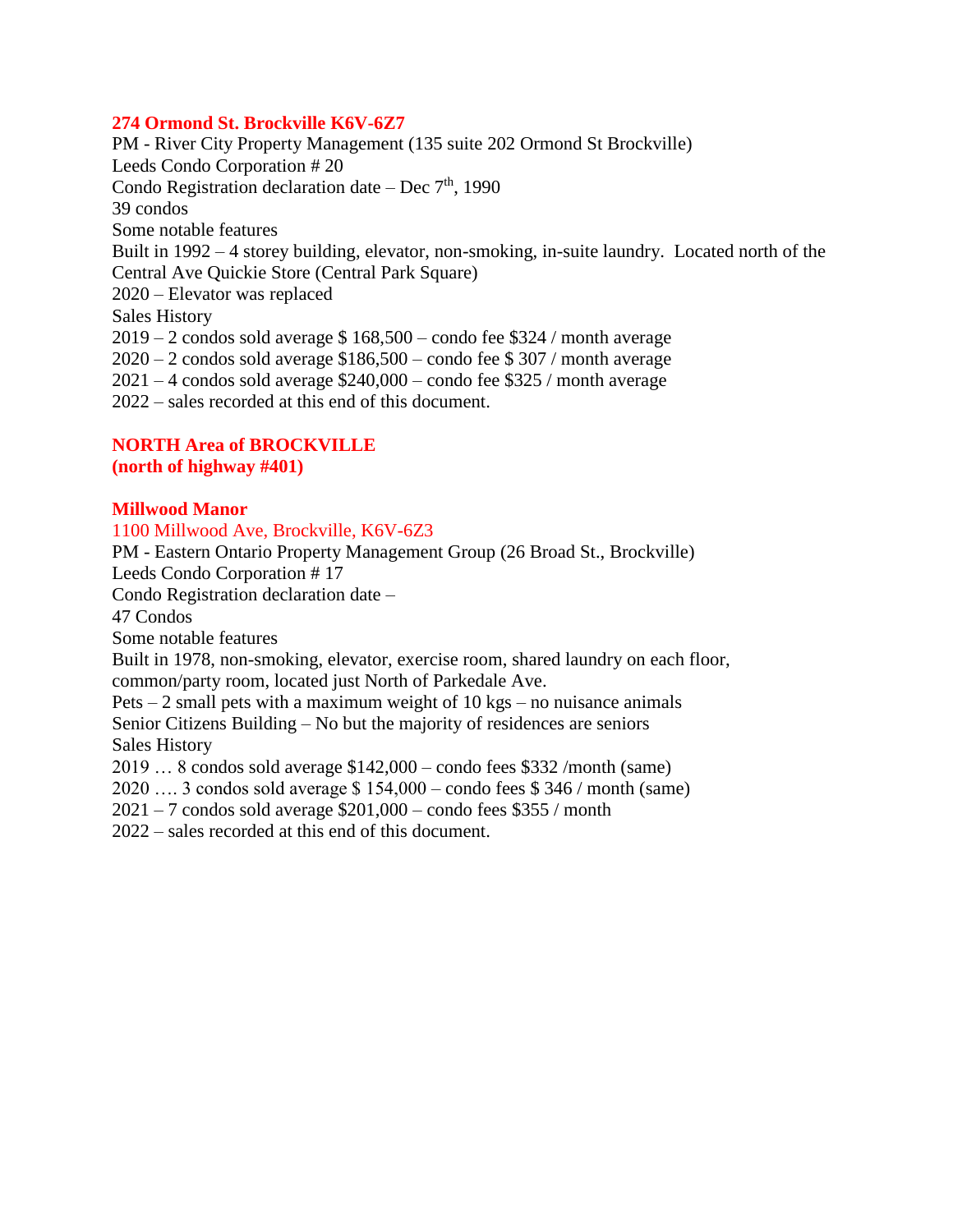## **Meadow Creek**

1109 Millwood Ave, Brockville, K6V-0C7 PM - River City Property Management (135 suite 202 Ormond St Brockville) Leeds Condo Corporation # 43 Condo Registration declaration date – May  $4<sup>th</sup>$ , 2016 Condos Some notable features Built in 2016, parking, elevator, in-unit laundry, in-floor radiant natural gas heat/central air conditioning, private balconies. Location – directly behind Canadian Tire at entrance to Memorial Centre rink. Built by Sweet Water Homes (Rob Thompson – Kemptville) [www.sweetwaterhomes.ca](http://www.sweetwaterhomes.ca/) has floor plans posted on the website for the units. 2019 … 4 condos sold average \$291,250 2020 – 1 condo sold for \$ 325,000 2021 – 2 condos sold, average price \$ 332,000 average condo fee \$526 / month 2022 – sales recorded at this end of this document.

# **1171 Millwood Ave, Brockville, K6V-7L5**

PM – Highlands Associates Leeds Condo Corporation # 38 Condo Registration declaration date – May  $6<sup>th</sup>$ , 2004 13 condos Some notable features 2 buildings, 13 units – 1 storey – townhouse style, slab basements, in-unit laundry, in-floor radiant heating, Sales History 2018 – 1 condo sold \$186,000 condo fee \$ 352/month 2019 – zero sold and 2020 zero sold  $2021 - 1$  condo sold for \$281,500 – average condo fee \$439 / month 2022 – sales recorded at the end of this document

# **Camelot Building**

21 Liston Ave., Brockville, K6V-7B3 PM - River City Property Management (135 suite 202 Ormond St Brockville) Leeds Condo Corporation # 31 Condo Registration declaration date – June  $6<sup>th</sup>$ , 1996 Condos Some notable features Built in 1996, 4 floors, elevator, small pets, laundry room, located just off Millwood on South side of Liston. Sales History 2019 8 condos sold average \$138,000, condo fee \$371/month (aveage) 2020 1 condo sold … \$117,000, condo fee \$365 2021 – 3 condos sold average price of \$229,000, condo fee \$400 / month 2022 – sales recorded at this end of this document.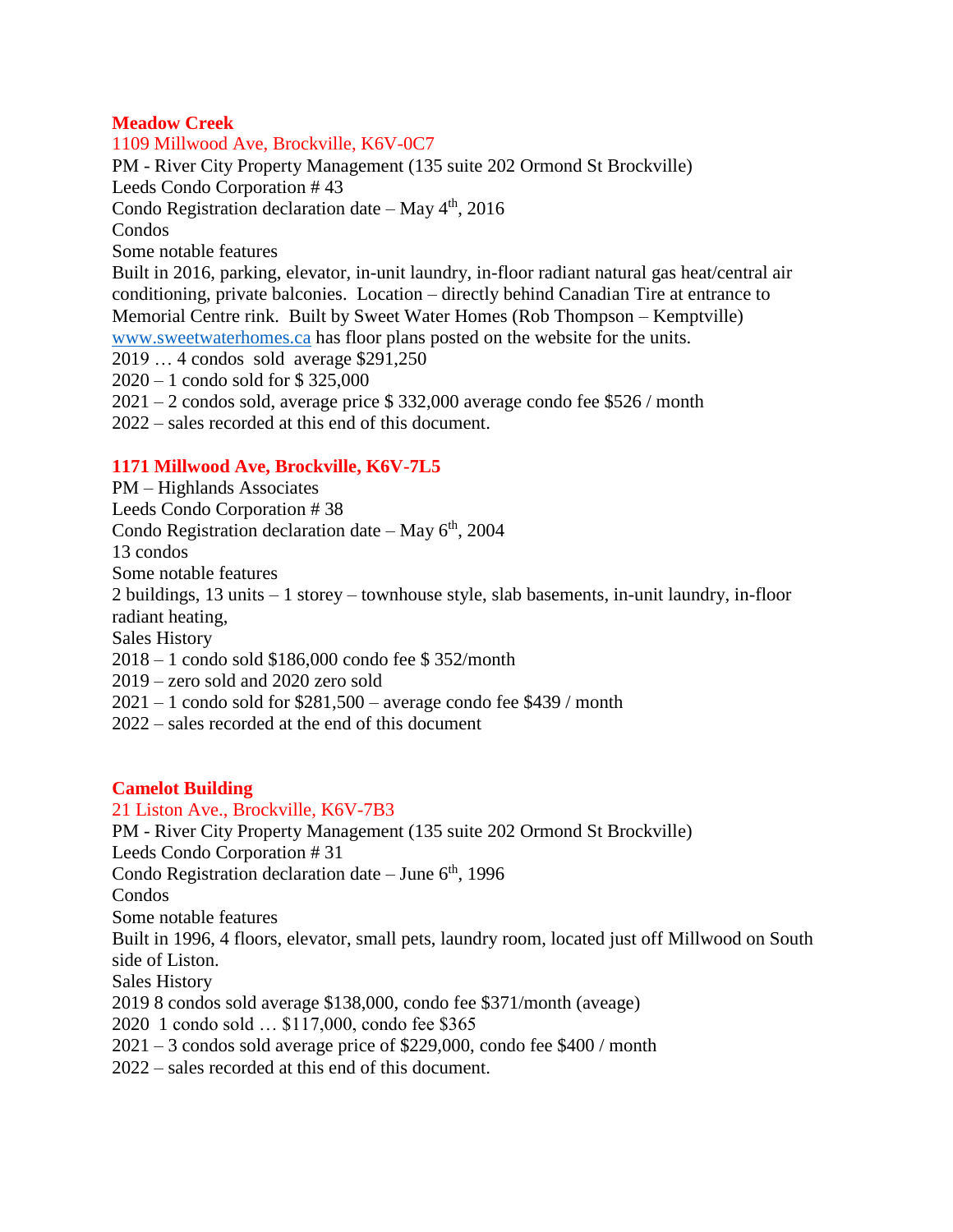1199 Millwood Ave, Brockville, K6V-6J4

1201 Millwood

1211 Millwood

1231 Millwood

1221 Millwood

PM – River City Property Management

Leeds Condo Corporation #5

Condo Registration declaration date – Dec  $24<sup>th</sup>$ , 1981

28 Condos – 4 with 6 condos and 1 building with 4 condos

Some notable features –

Townhouse style with 3 buildings viewing the Memorial Centre and the other two located in the interior of the complex.

Sales history

2019 – 4 condos sold average \$153,500, condo fee \$300 (same)

2020 – 5 condos sold average \$164,500 condo fee \$315 (same)

 $2021 - 3$  condos sold average \$202,000 condo fee \$

2022 – sales recorded at this end of this document.

1249 Millwood Brockville, K6V-6J4

1267 Millwood 1263 Millwood

1265 Millwood

1271 Millwood

1293 Millwood

PM – River City Property Management

Leeds Condo Corporation # 2

Condo Registration declaration date – Aug  $10^{th}$ , 1977

35 Condos – 5 buildings with 6 and 1 building with 5

Some notable features

4 buildings along Vista Drive and 2 interior building in the complex

Sales History

2019 – 2 condos sold average \$ 133,700 condo fee \$300/month (average)

2020 – 3 condos sold average \$ 151,000 condo fee \$ 310/month (average)

2021 – 4 condos sold average \$ 208,000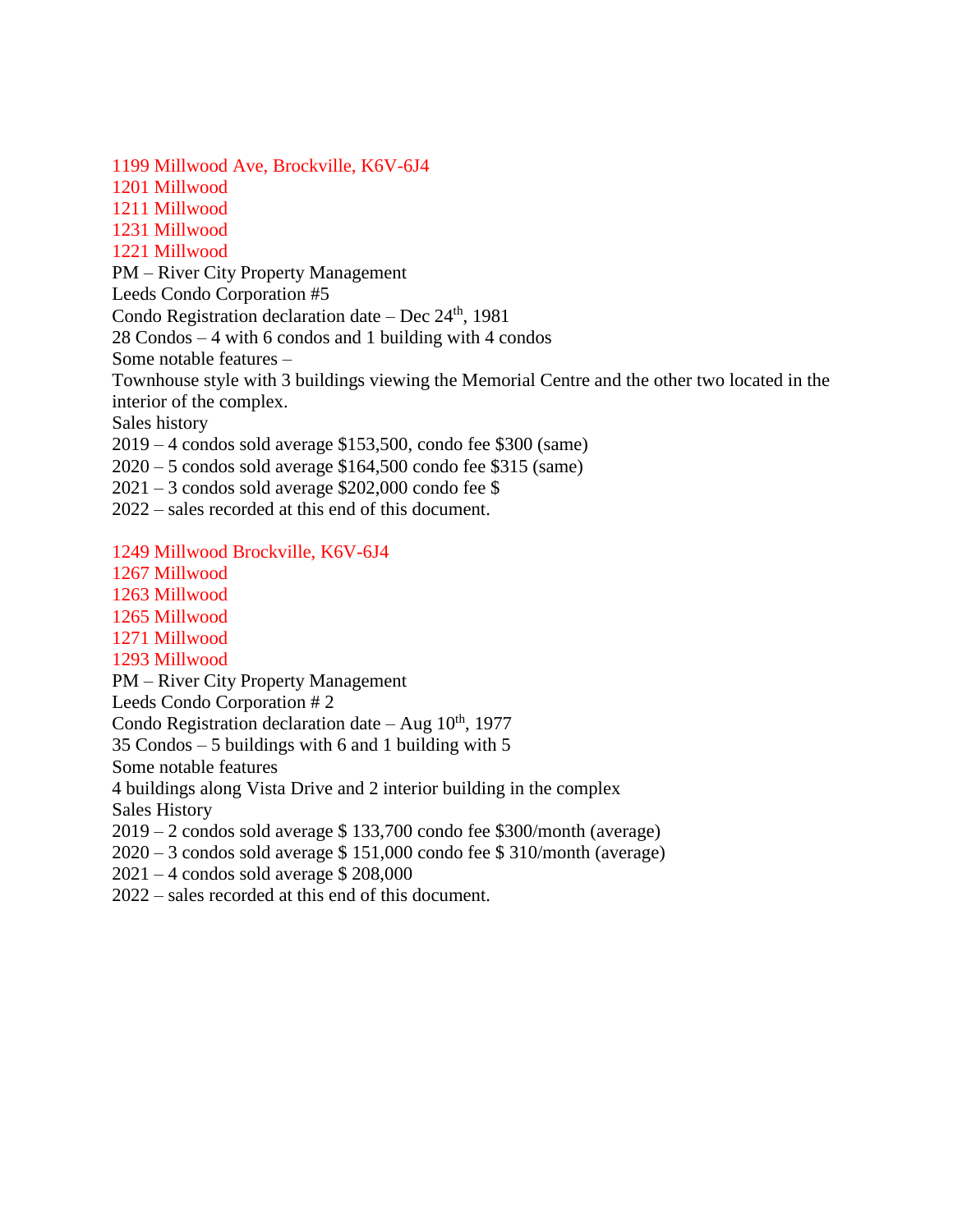# **Wilno Place**

95 Windsor Drive Brockville K6V-3H7 PM - John Ham Superintendent. T – 613.802.5478 Leeds Condo Corporation # 19 Condo Registration declaration date – July  $31<sup>st</sup>$ , 1990 28 condos Some notable features Built in 1973, 5 storey building, large laundry room on main floor. 2020 … nothing sold 2019 … 1 unit sold … \$152,000 2021 – 2 units sold for an average of \$225,000 and condo fee \$360 / month 2022 – sales recorded at this end of this document.

# **Wilfred Laurier Building**

#### 820 Laurier Blvd, Brockville, K6V-6Z2

PM - River City Property Management (135 suite 202 Ormond St Brockville) Leeds Condo Corporation # 14 Condo Registration declaration date – May  $30<sup>th</sup>$ , 1989 55 Condos Some notable features Built in 1988, 3 story building with elevator, assigned outdoor parking, storage locker, laundry on each floor. Located one block East of Stewart Blvd, north side of Laurier Blvd. Sales History 2019 – 5 condos sold average \$127,400 and condo fee \$277/month (same) 2020 … 6 condos sold average \$ 129,800 and condo fee \$302/month (same) 2021 – zero condos sold 2022 – sales recorded at this end of this document.

#### **Colonial Heights Condominiums 810 Kyle Court Brockville, K6V-6H6**

PM - Eastern Ontario Property Management Group (26 Broad St., Brockville) Leeds Condo Corporation #34 Condo Registration declaration date – 31 condos Sales History  $2019 - 2$  condos for an average of \$79,200 – condo fee \$440 (average)  $2020 -$ zero sold 2021 – 1 condo sold for \$109,900 condo fee of \$463 / month 2022 – sales recorded at this end of this document.

# **815 Kyle Court Brockville, K6V-6J7**

PM - Eastern Ontario Property Management Group (26 Broad St., Brockville) Leeds Condo Corporation #36 Condo Registration declaration date – 47 condos Some notable features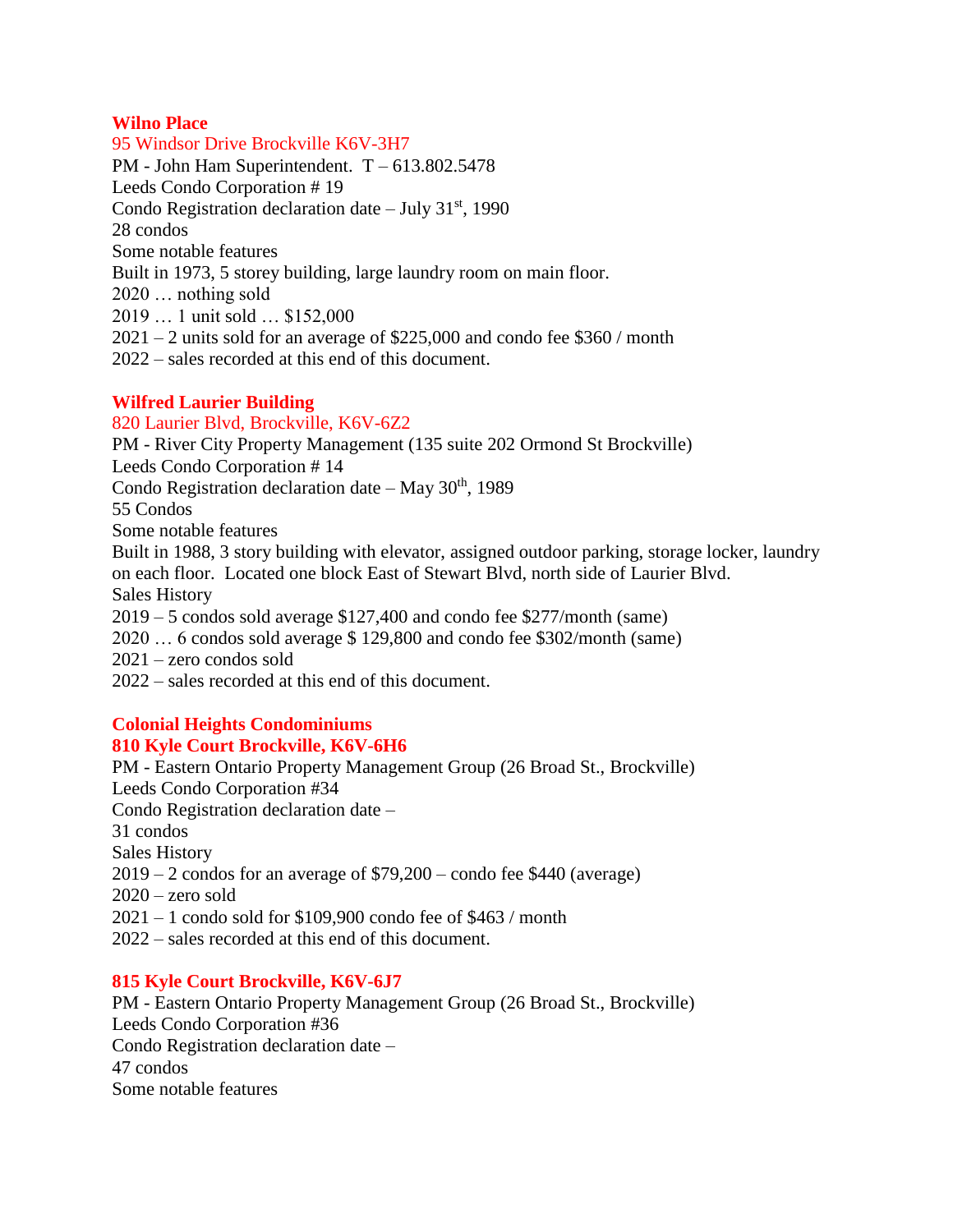Sales History 2019 – 3 condos sold for an average of \$67,300 – condo fees \$411 (average)  $2020 -$ zero sold 2021 – zero sold 2022 – sales recorded at this end of this document.

# **845 Kyle Court Brockville. K6V-6K7**

PM - Eastern Ontario Property Management Group (26 Broad St., Brockville) Leeds Condo Corporation #37 Condo Registration declaration date – 52 condos Some notable features Sales History 2019 – 1 condo sold for \$61,000 and condo fee of \$342 2020 – 1 condo sold for \$77,900 and condo fee of \$341 2021 – 1 condo sold for \$100,000 and condo fee of \$481 / month 2022 – sales recorded at this end of this document

## 815 Macodrum Dr. Brockville, K6V-6P6

PM - Leeds Condo Corporation # (unknown) Condo Reg'd declaration date – Nov  $26<sup>th</sup>$ , 2008 36 Condos Condo Building owned by Alimari Group Icc NO Sales listed on the MLS

## 819 MacOdrum Dr. Brockville, K6V-6P6 825 MacOdrum Dr. Brockville, K6V-6P6

PM - Eastern Ontario Property Management Group (26 Broad St., Brockville) Leeds Condo Corporation # 25 Condo Registration declaration date – June  $7<sup>th</sup>$ , 1991 36 Condos Some notable features 2 buildings – 3 storey high Sales History 2019 – 8 condos sold average \$87,625 and condo fee 319 / month (same) 2020 – 6 condos sold average \$ 92,000 and condo fee 319 /month (same) 2021 – 8 condos sold average \$135,000 and condo fee \$326 / month 2021 – sales recorded at this end of this document.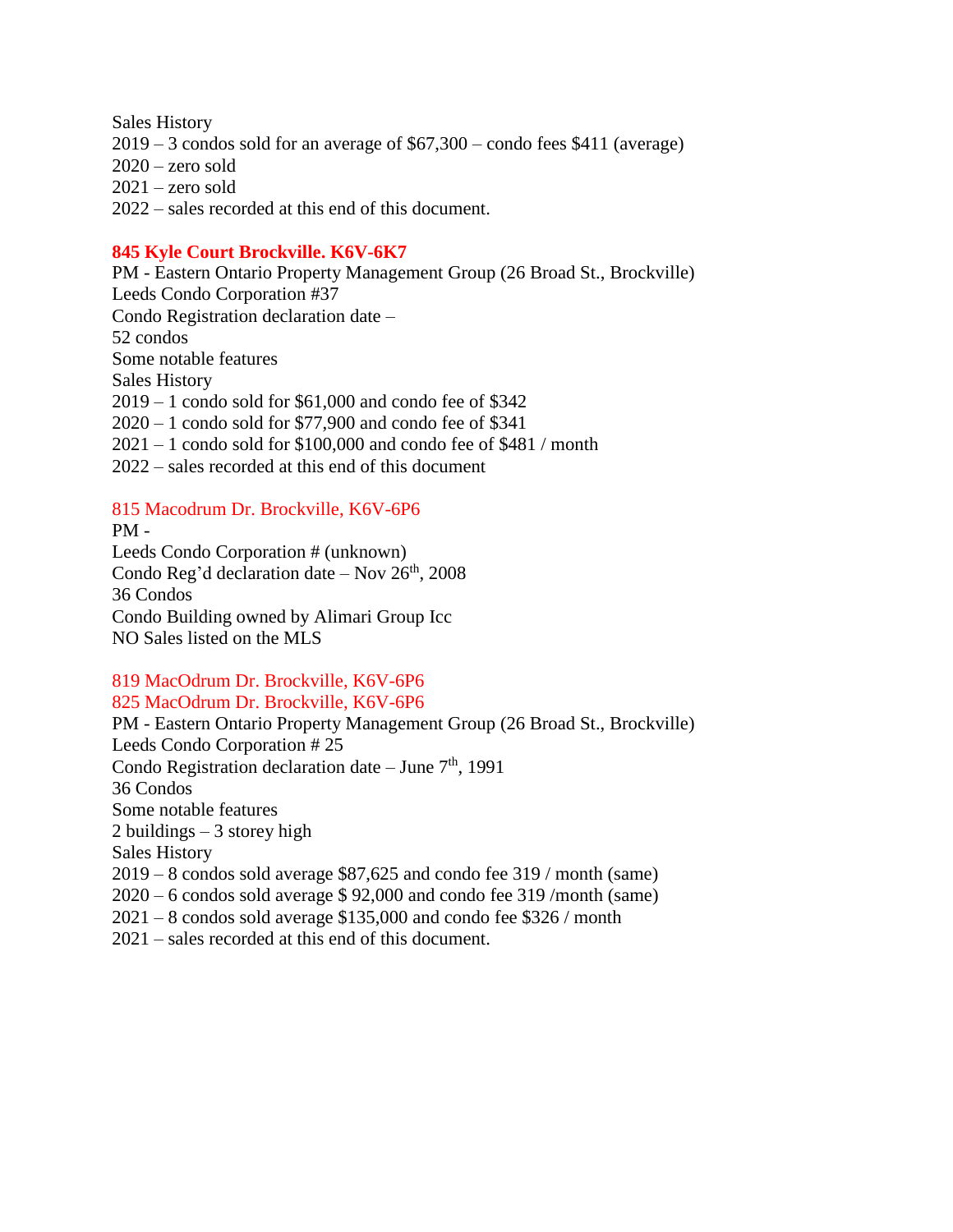# **2022 – Condos Sold**

| <b>January</b>       | <b>Sold</b> | <b>Condo Fee</b> |
|----------------------|-------------|------------------|
| 1100 Millwood #301   | \$271,000   | 377              |
| 815 Kyle #G2         | \$155,000   | 435              |
| 21 Liston #402       | \$250,000   | 421              |
| 109 King E #1005     | \$251,722   | 378              |
| 15 St. Andrew #806   | \$375,000   | 581              |
| <b>February</b>      |             |                  |
| 1109 Millwood #301   | \$475,000   | 575              |
| 845 Kyle #301        | \$130,000   | 281              |
| 819 Macodrum #8      | \$196,000   | 366              |
| 27 Aldershot #23     | \$300,000   | 261              |
| 15 St. Andrew 1902   | \$849,500   | 994              |
| 15 St. Andrew 1605   | \$790,000   | 984              |
| 15 St. Andrew 706    | \$399,000   | 790              |
| <b>March</b>         |             |                  |
| 3 Apple #304         | \$299,000   | 410              |
| 845 Kyle #309        | \$201,000   | 524              |
| 3 Apple #407         | \$250,000   | 357              |
| 825 Macodrum #14     | \$143,900   | 366              |
| 95 Windsor #401      | \$268,000   | 351              |
| 1109 Millwood #203   | \$440,000   | 518              |
| $1109$ Millwood #101 | \$455,000   | 561              |
| 235 King E #404      | \$326,000   | 394              |
| 1267 Millwood #27    | \$260,000   | 322              |
| 3 Apple #703         | \$351,000   | 462              |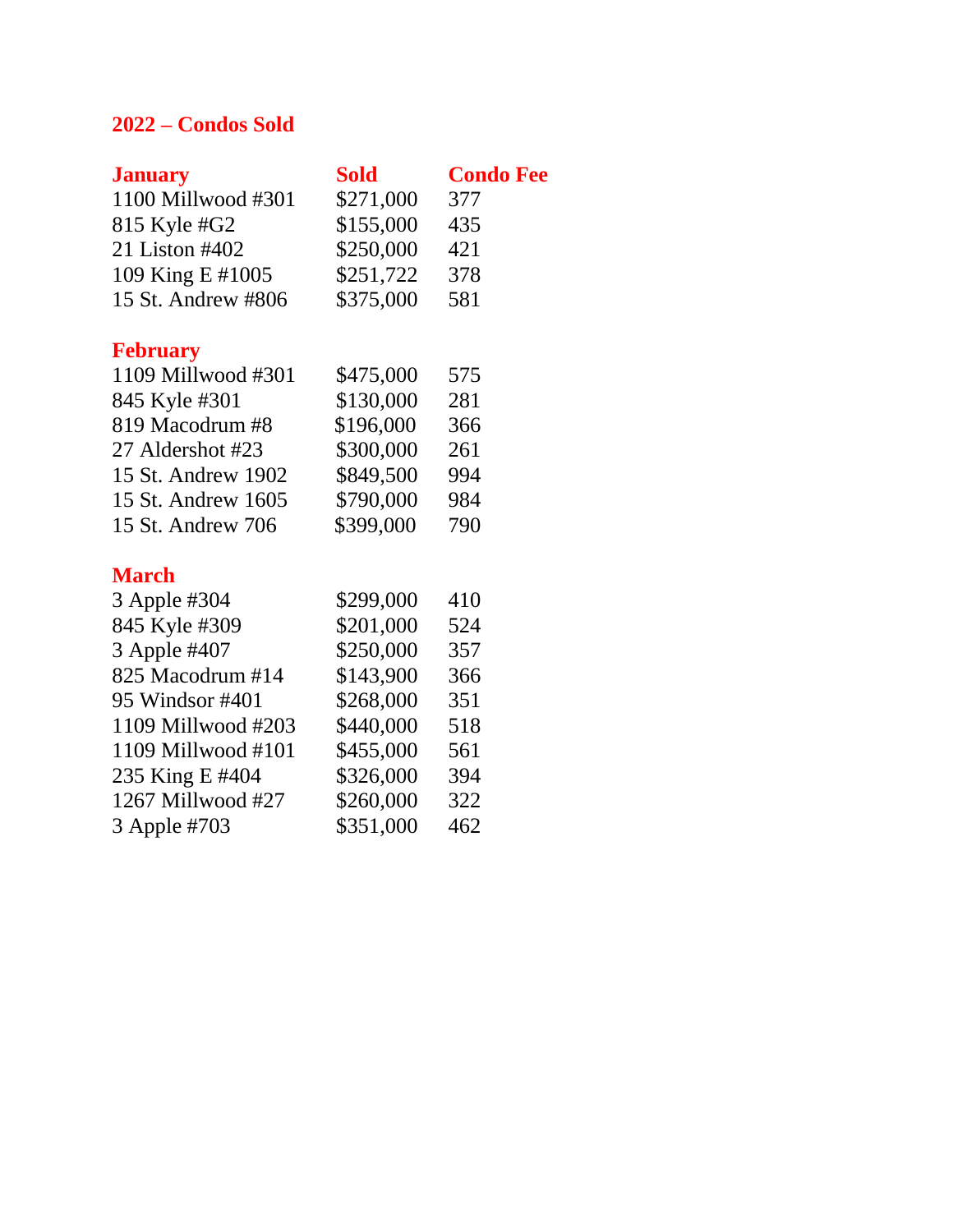# **April**

| 1171 Millwood #12  | \$400,000 | 451   |
|--------------------|-----------|-------|
|                    |           |       |
| 27 Aldershot #24   | \$388,000 | 316   |
| 109 King E #207    | \$350,000 | 404   |
| 820 Laurier #218   | \$280,000 | 333   |
| 21 Liston #212     | \$325,000 | 421   |
| 55 Water #311      | \$665,000 | 533   |
| 42 County Club     | \$675,000 | 544   |
| 819 Macodrum #18   | \$235,000 | 366   |
| 2 Charlotte #11    | \$255,000 | 338   |
| 1100 Millwood #111 | \$220,100 | 377   |
| 55 Water #405      | \$410,000 | 497   |
| 11 Broad #404      | \$501,200 | 1,222 |
| 1100 Millwood #406 | \$245,000 | 378   |
| 55 Water #406      | \$510,000 | 694   |
|                    |           |       |

**May June**

**July August September October November December**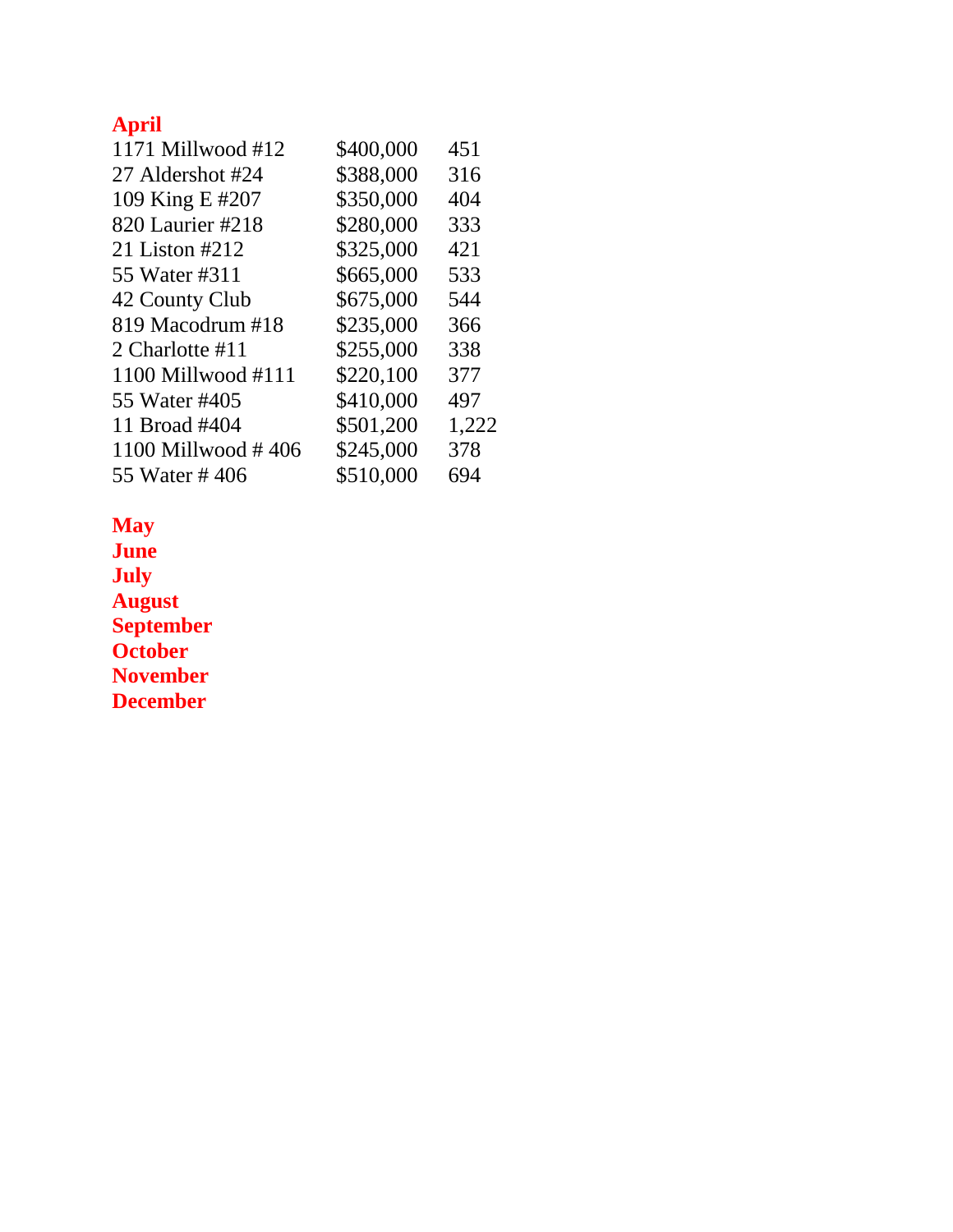# **2021 – Condos Sold**

| <b>January</b>      | Sold \$   | <b>Condo Fee</b> |
|---------------------|-----------|------------------|
| 3 Apple St. #101    | \$286,000 | 659              |
| 14 Charlotte #19    | \$140,000 | 406              |
| 819 Macodrum #1     | \$113,000 | 342              |
| <b>February</b>     |           |                  |
| 274 Ormond #402     | \$240,000 | 340              |
| 1109 Millwood #201  | \$315,000 | 530              |
| 845 Kyle #102       | \$100,000 | 481              |
| 819 Macodrum #6     | \$113,000 | 340              |
| <b>March</b>        |           |                  |
| $1271$ Millwood #11 | \$185,000 | 322              |
| 274 Ormond #304     | \$241,500 | 336              |
| 1100 Ormond #410    | \$192,000 | 355              |
| 15 St. Andrew #606  | \$350,000 | 643              |
| 1249 Millwood #30   | \$227,786 | 322              |
| 1199 Millwood #83   | \$200,100 | 345              |
| 235 King St E #304  | \$225,000 | 365              |
| 55 Water St E #406  | \$465,000 | 610              |
| <b>April</b>        |           |                  |
| 1100 Millwood #207  | \$190,000 | 355              |
| 1100 Millwood #208  | \$220,000 | 355              |
| 1201 Millwood #95   | \$205,000 | 315              |
| 21 Liston #312      | \$247,799 | 413              |
| 1201 Millwood #95   | \$205,000 | 315              |
| 3 Apple St #402     | \$205,000 | 293              |
| 235 King E # 307    | \$318,000 | 427              |
| 274 Ormond #307     | \$260,000 | 336              |
| 6 Charlotte #3      | \$128,000 | 444              |
| 6 Charlotte #6      | \$128,000 | 444              |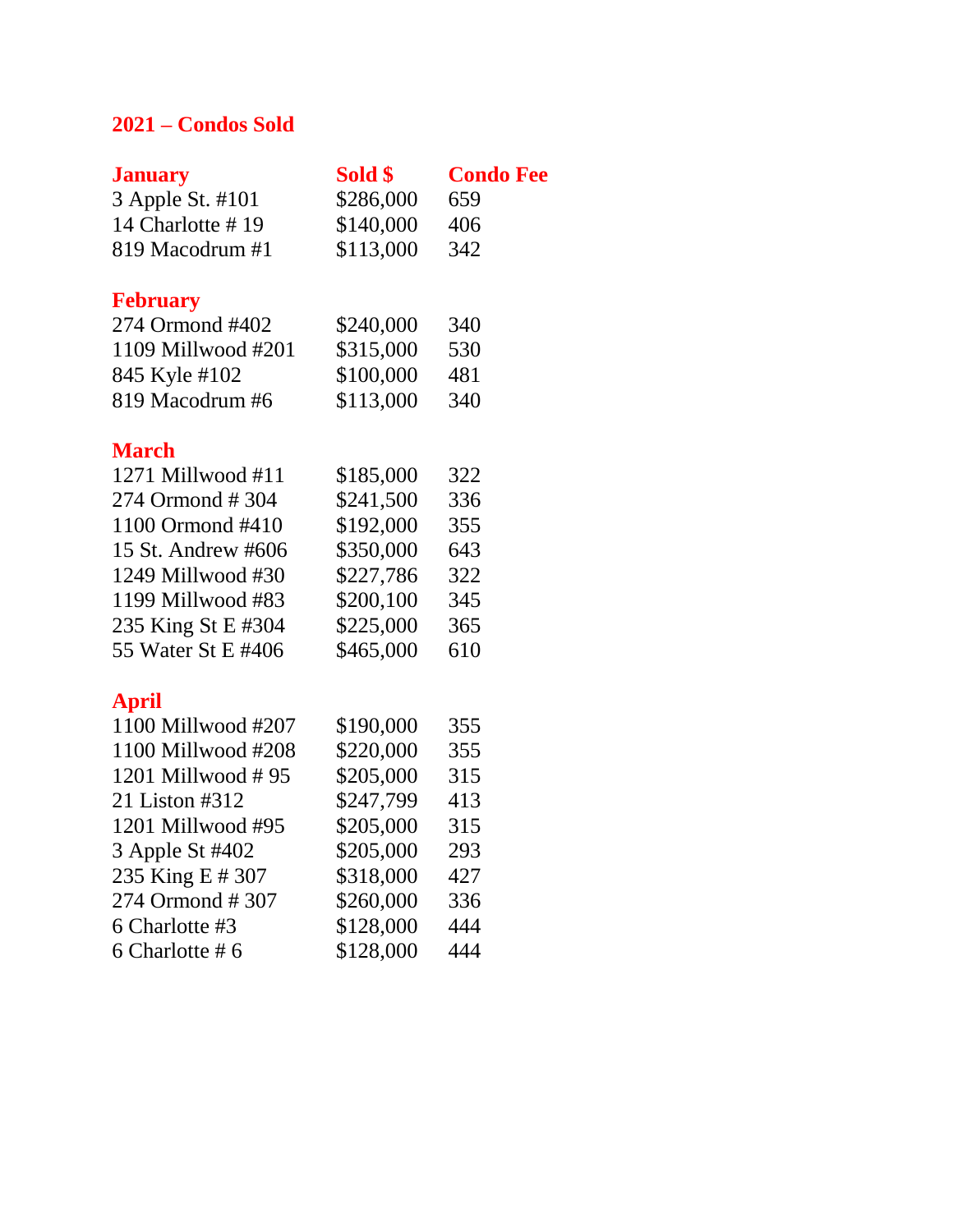# **May**

| 3 Apple St #508      | \$225,000 | 497   |
|----------------------|-----------|-------|
| 3 Apple St #403      | \$322,000 | 403   |
| 235 King E #206      | \$300,000 | 427   |
| 1100 Millwood #210   | \$205,000 | 355   |
| 55 Water St. #906    | \$805,000 | 959   |
| <b>June</b>          |           |       |
| 55 Water St. #111    | \$555,111 | 474   |
| 235 King E. #107     | \$222,000 | 427   |
| 810 Kyle #202        | \$109,000 | 463   |
| 53 Country Club      | \$621,500 | 554   |
| 825 MacOdrum #6      | \$125,000 | 343   |
| 825 MacOdrum #3      | \$125,000 | 343   |
| 1100 Millwood #105   | \$149,900 | 355   |
| 11 Broad St #804     | \$529,000 | 1,126 |
| 15 St. Andrew #601   | \$790,000 | 972   |
| <b>July</b>          |           |       |
| 28 County Club       | \$427,000 | 554   |
| 1100 Millwood #209   | \$243,600 | 355   |
| 1100 Millwood #102   | \$211,000 | 355   |
| 1201 Millwood #92    | \$200,000 | 345   |
| 274 Ormond #305      | \$185,000 | 285   |
| 819 MacOdrum #1      | \$128,000 | 366   |
| 3 Apple St #307      | \$192,000 | 360   |
| 3 Apple St. #402     | \$270,000 | 408   |
| <b>August</b>        |           |       |
| 15 St. Andrew #905   | \$475,905 | 670   |
| 15 St. Andrew #1103  | \$680,000 | 933   |
| 95 Windsor #205      | \$225,000 | 360   |
| 95 Windsor #405      | \$226,000 | 360   |
| 21 Liston # 211      | \$285,000 | 414   |
| 109 King St E #405   | \$344,000 | 344   |
| 109 King St. E # 807 | \$284,900 | 368   |
| 109 King St. E # 101 | \$332,500 | 401   |
| 2 Charlotte #16      | \$251,797 | 329   |
|                      |           |       |